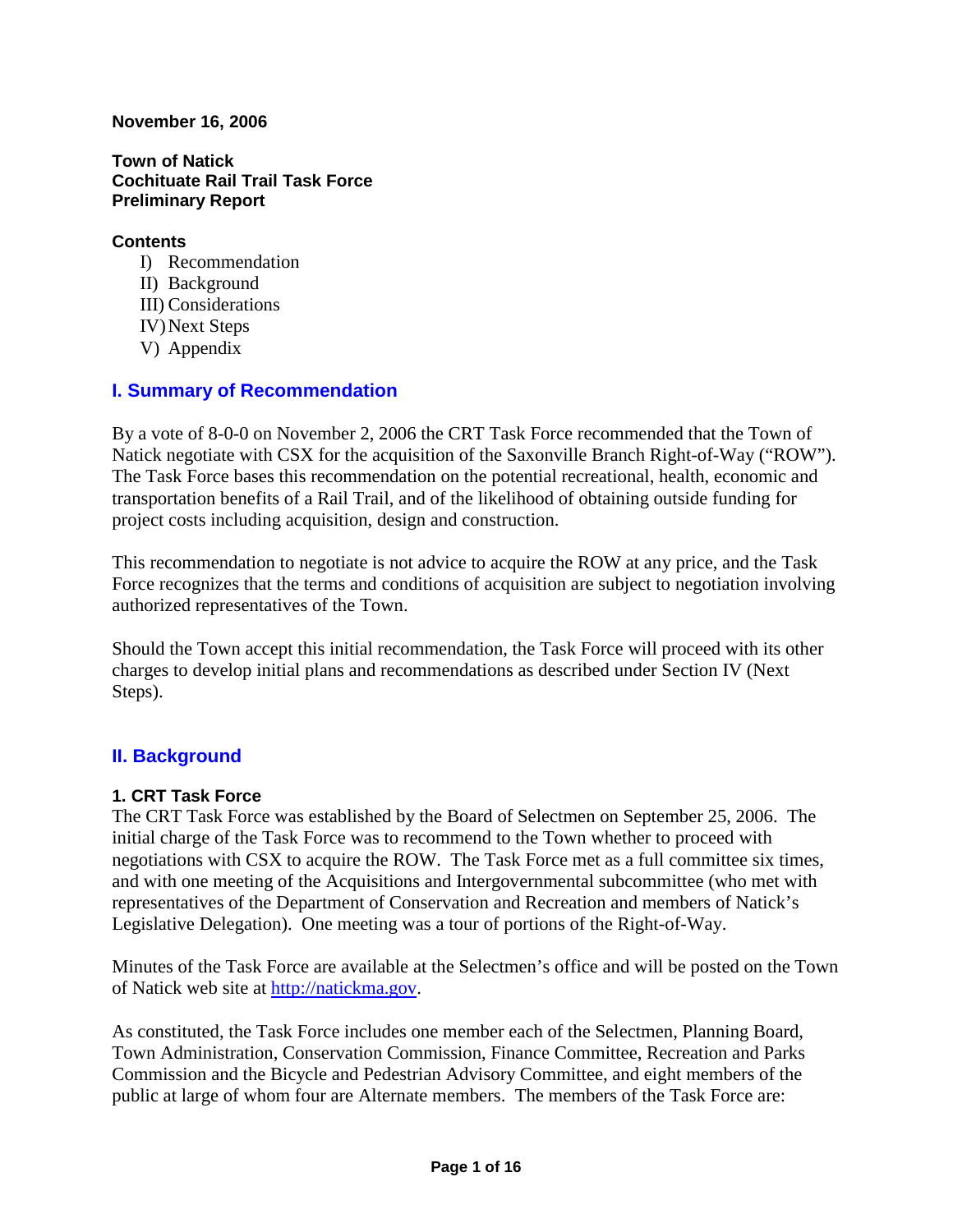| Joshua Ostroff               | Board of Selectmen (Chair)                |
|------------------------------|-------------------------------------------|
| Martha White                 | Deputy Town Administrator                 |
| <b>Andrew Meyer</b>          | <b>Planning Board</b>                     |
| Adrienne Spelker             | <b>Conservation Commission</b>            |
| John Moran                   | <b>Finance Committee</b>                  |
| <b>Fred Witte</b>            | <b>Recreation and Parks Commission</b>    |
| A. Richard Miller            | Bicycle and Pedestrian Advisory Committee |
| Jonathan Gelchinsky          | Member at Large                           |
| David Camacho                | Member at Large (Clerk)                   |
| Karla Sangrey                | Member at Large                           |
| <b>Karen Patterson Green</b> | Member at Large (Vice Chair)              |
| <b>Charles Planck</b>        | Alternate Member                          |
| Peter Henry                  | <b>Alternate Member</b>                   |
| Mark Hagen                   | <b>Alternate Member</b>                   |
| John Adelmann                | <b>Alternate Member</b>                   |

#### **2. Saxonville Branch**

The Saxonville Branch is a four mile corridor running from Natick Center to the Saxonville section of Framingham. About 2.5 miles of this ROW are in Natick. CSX and its predecessors served industrial users on this line from the mid  $19<sup>th</sup>$  century until early in 2006; the Framingham section has been unused since 1973 and is in the process of conversion to a rail trail.

Natick Fall 1998 Town Meeting voted unanimously under Article 28 to rezone the northern portion of the Natick ROW (between routes 9 and 30) from Industrial and Mixed Use to Residential (RSA) zoning.

CSX formally began the abandonment process of the Natick section in 2006. Based on an August 7, 2006 vote by the Board of Selectmen, Natick has an initial 180 day period of exclusive negotiation with CSX. The 180 day window expires on May 23, 2007 and is subject to renewal.

#### **III. Considerations**

In providing a recommendation to proceed with negotiations with CSX for the ROW of the former Saxonville Branch, the CRT Task Force took the following considerations into account:

- 1. Acquisition costs and funding
- 2. Design costs and funding
- 3. Construction costs and funding
- 4. Maintenance costs and funding
- 5. Abutter's Concerns
- 6. Recreational and health considerations
- 7. Transportation and economic considerations
- 8. Public Works and Utilities
- 9. Public Safety
- 10. Regional Rail Trail project status

A summary of each consideration follows.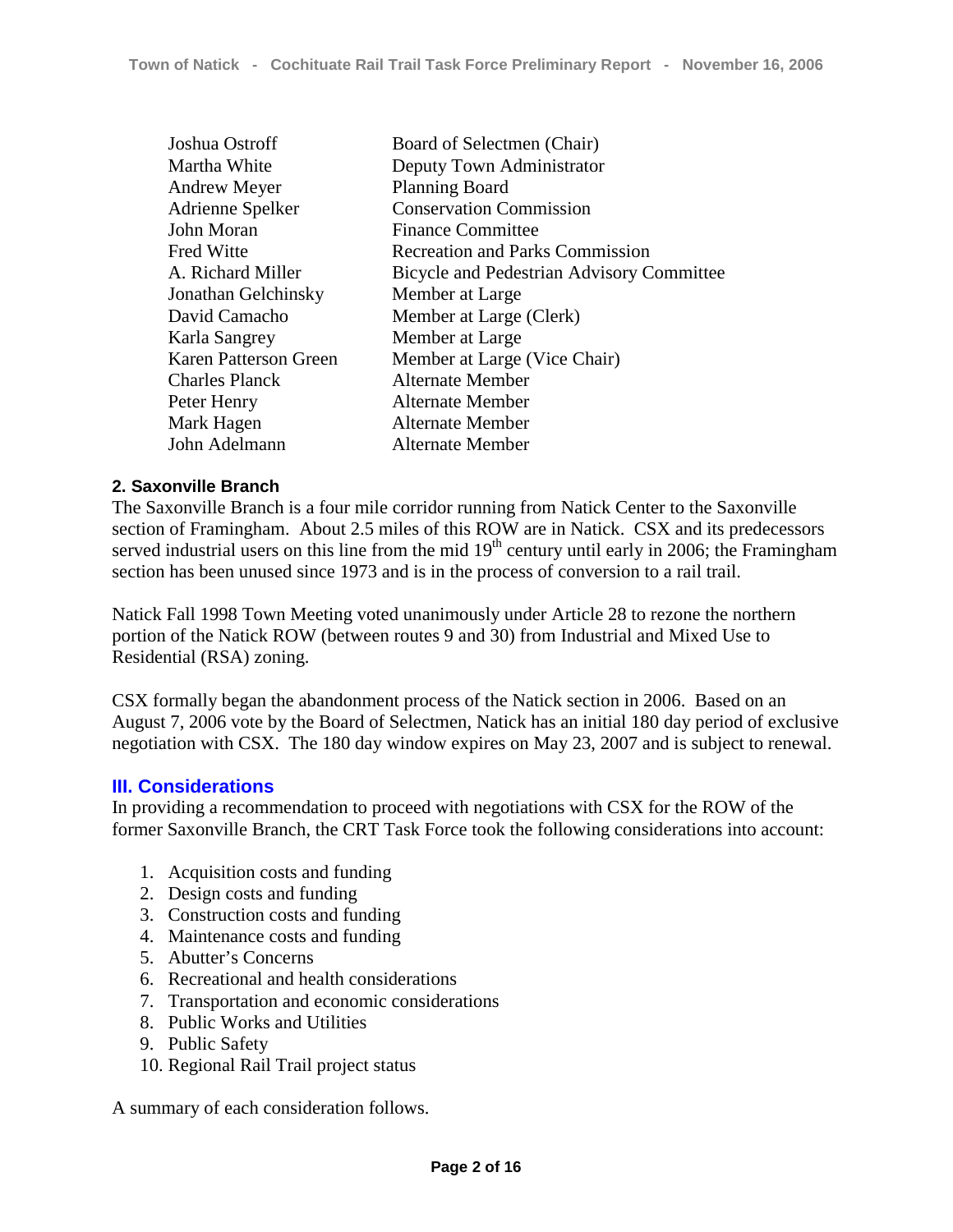## **1. Acquisition cost and funding**

The cost to acquire the ROW is subject to negotiations with CSX. Based on the experience of Natick and other communities in dealing with CSX, this is likely to be a protracted and complex process. In addition, CSX has recently introduced a new draft protocol for transfer of ROW that seeks to impose significant constraints on the Town with respect to liability, environmental mitigation and terms of use. Should the Town proceed with negotiations, the Task Force intends to build a coalition with other affected communities and rail trail advocates in an effort to effectuate modifications to this burdensome protocol.

The cost of acquisition is perhaps the most difficult of the cost items to predict. For example, the Trust for Public Lands has advised that one methodology for determining acquisition value is known as the "across the fence" (ATF) approach. This methodology assigns the per unit value of the adjoining property to the ROW. Given the large number of properties abutting our proposed Rail Trail, and the widely varied land uses (and thus, values) of those properties, it is not possible to predict at this time the value based on this approach nor would it be appropriate to consider the cost of acquisitions in other communities as relevant.

Specialized appraisal services (an expense for which available mitigation funds may be used) will be needed to establish a value, which the Town will use as a basis for what will likely be protracted negotiations with CSX. The conditions of the conveyance – such as required environmental mitigation, assignment of liability, condition of the infrastructure, and more – will affect these negotiations. The Town should be aggressive and thorough in its negotiations with CSX.

Certain features of the ROW may complicate acquisition (as well as operations): the bridge over Route 9 may best be acquired and maintained by Mass Highway, while the portion of the ROW that abuts and traverses Cochituate State Park may best be acquired and maintained by the Department of Conservation and Recreation. Issues surrounding the maintenance, repair and use of the bridge across a State highway, and of the culvert/bridge within the State Park may be problematic for the Town.

As part of the acquisition negotiations, the Town should determine the intended status of the southernmost .15 miles of the ROW, which were not included in the initial CSX Abandonment filing. This portion connects the ROW to the CSX Main Branch, and is an important direct connection between a Rail Trail, Natick Center and the Natick Center T station.

At this time, the Task Force has not determined what additional property may be required to ensure access to the trail; this determination would be part of the conceptual design phase. Negotiations by the Town to acquire a parcel of land in the vicinity of Mechanic Street for purposes of parking and trail access are consistent with the goal of providing ready access to the trail without placing a parking burden on local streets.

A number of potential funding sources are available for acquisition costs; those sources are detailed in Appendix A.

#### **2. Design cost and funding**

It is anticipated that two separate and distinct design phases will be needed: Conceptual and Final.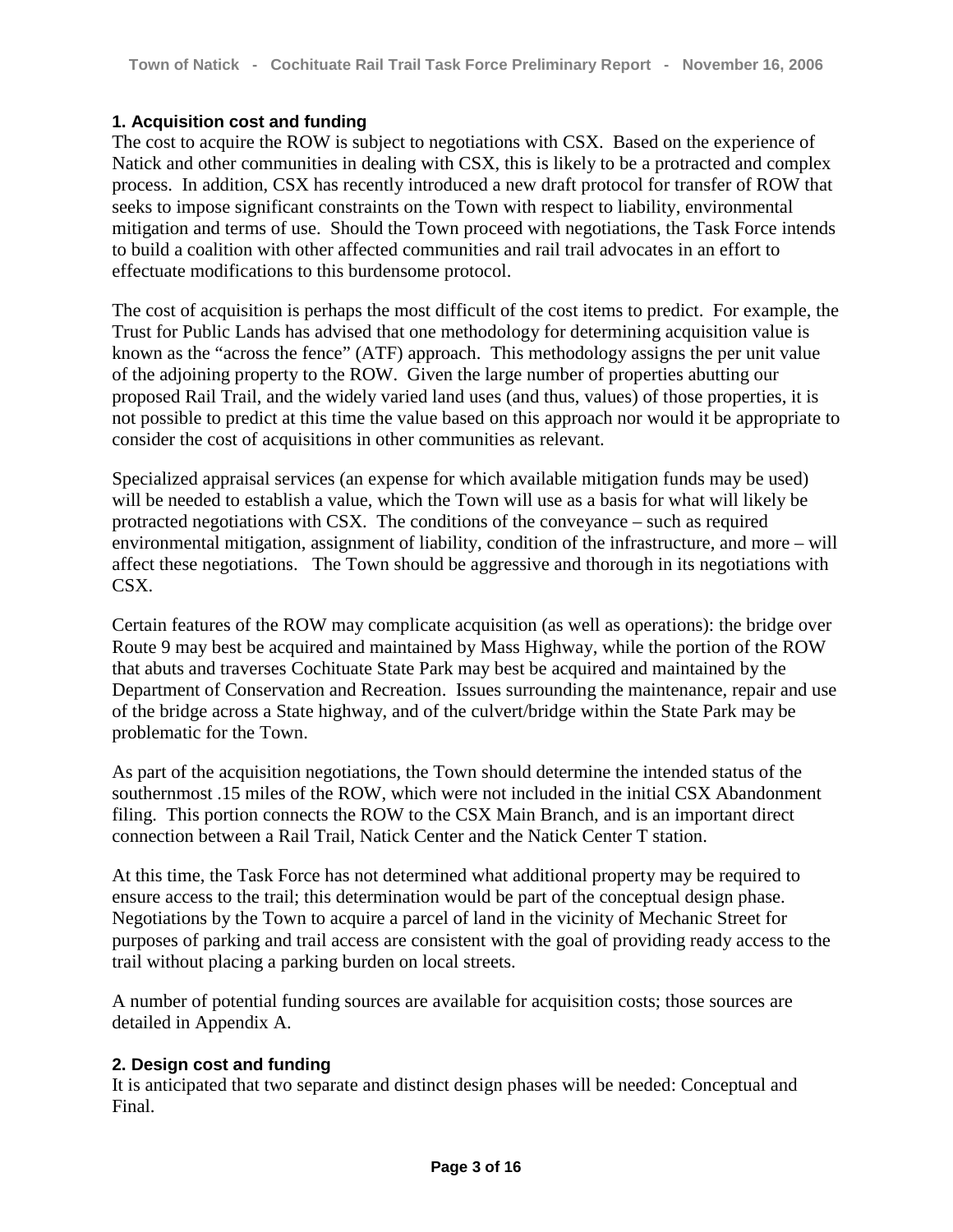First, early on in our efforts, a conceptual design will be developed. This design will help facilitate:

- discussions with abutters
- identification of design and construction challenges
- development of preliminary construction cost estimates
- development of grant applications and other funding requests
- identification of potential advocates, such as major employers along the route, who may be willing to contribute to our efforts

The cost of the conceptual design will likely be in the range of \$50,000. Associated additional expenses that will be incurred, likely during the design phase, include title research, surveying and environmental testing.

Ultimately, a fully engineered final design, compliant with standards of the Massachusetts Highway Department, will need to be developed with specifications suitable for bidding in accordance with M.G.L. c.30, §39M. The engineering costs typically are approximately 10% of the expected construction costs. Additional associated design services should be considered, such as management of the construction bidding process and on-site clerk of the works services during construction; these services would result in added costs but are often found to be a good investment.

A list of potential funding sources for conceptual and final design costs is attached as Appendix A. Depending on the time frame associated with these funding sources, the Town may wish to consider funding the conceptual design with local funds, so as not to delay completion of this key phase of the project.

Federal funding may be available for many aspects of a Rail Trail, however, such funding will likely require that the Town adhere to a Federal design and review process.

#### **3. Construction cost and funding**

Construction costs vary depending on design, materials and timing, and may range from under \$20,000 per mile for a natural surface with few features and impediments, to \$600,000 per mile or more for a paved surface with significant amenities or structures. The lower range is inappropriate for Natick based on the condition, likely usage and features of the trail. A more precise construction cost will be available pending a conceptual design and the determination of issues such as bridges and environmental mitigation. Any cost figures quoted at this stage are only a rough guide and are subject to change.

A list of potential funding sources for construction costs is attached as Appendix A. If the project is included on the state's Transportation Improvement Program, and subsequently approved for funding through the Transportation Enhancements program or similar source, up to 90% of the construction costs will be borne by state and federal sources.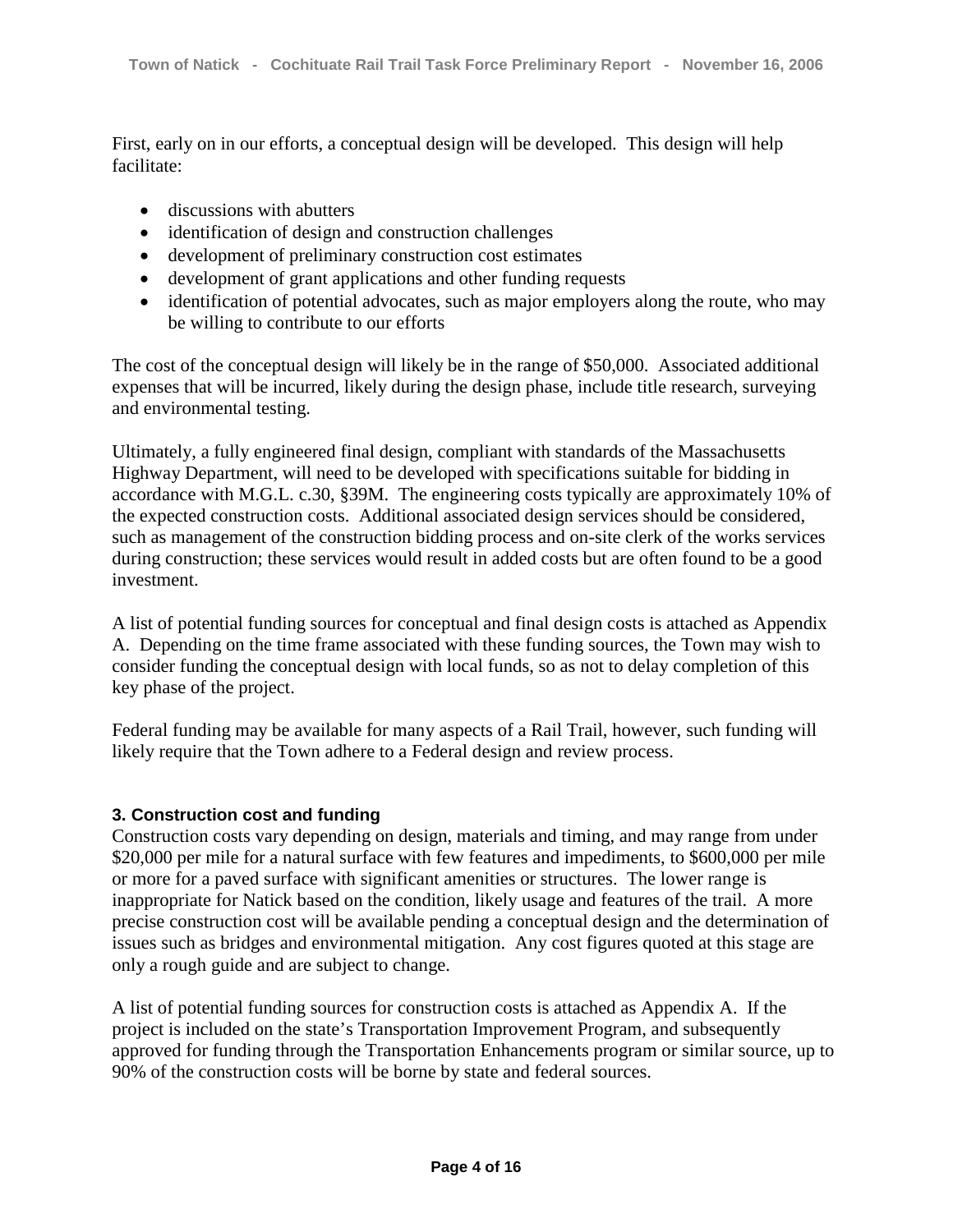## **4. Maintenance cost and funding**

A Rail Trail will require a maintenance plan including a commitment from one or more entities to provide maintenance. Proper maintenance is the best way to protect the investment in the trail. Good trail maintenance will prolong the life of the trail surface, help to avoid the development of dangerous situations, and keep the trail attractive to users. There is much we can learn from other successful trail projects that, when combined with proper design and construction, can help minimize maintenance obligations. Ultimately, maintenance of the railtrial will likely be a joint effort between municipal resources and the efforts of a non-profit "Friends" group or similar organization. Again, proper planning is essential to ensure a well maintained community asset.

The primary funding source for maintenance, other than the municipal budget, will likely be fundraising efforts conducted by a Friends group. Other alternative sources will be considered and explored.

## **5. Abutters' concerns**

Incorporating abutter's concerns and recommendations into the project evaluation as early as possible will help the Town develop a recommendation which meets the community's needs and generates trust and support between the residents and businesses and the Town. Regardless of how positive the project appears to some advocates, the Town should anticipate and prepare for both support and opposition among adjacent property owners.

**Outreach**: an outreach effort to notify abutters before the project goes public can help reduce opposition and shape the project so that concerns are part of the planning process. Residents may react negatively to finding out about a project in their own backyards from reading about it first in the newspaper. At the current early stage, where the evaluation is focused on acquisition of CSX property, outreach is highly recommended. This effort may address abutter's initial concerns about the project and ensure constructive input.

**Education**: outreach efforts must be accompanied by education (both inside and outside of Town government) and a willingness to incorporate creative solutions into the final rail trail plan. The Town needs to tap the large body of knowledge regarding the impact of rail trails in other communities. These experts could work with Town representatives to review the specifics of the CRT in Natick so they are prepared to respond to concerns voiced in public forums.

**Follow through:** the Town should include, in the overall project plan, resources necessary to address abutter concerns. These concerns may include property values, liability, maintenance, crime, noise, litter, trespassing and privacy. Solutions to most concerns can be modeled after successes in other communities. In some cases it is possible that additional project amenities such as planting buffers and/ or solid fencing may be required for specific properties abutting the project. Such issues should be anticipated and can be directly addressed in the design process.

**Communication**: Ensuring clear communications and inviting residents to participate in the project development at this stage is recommended. The Town should use existing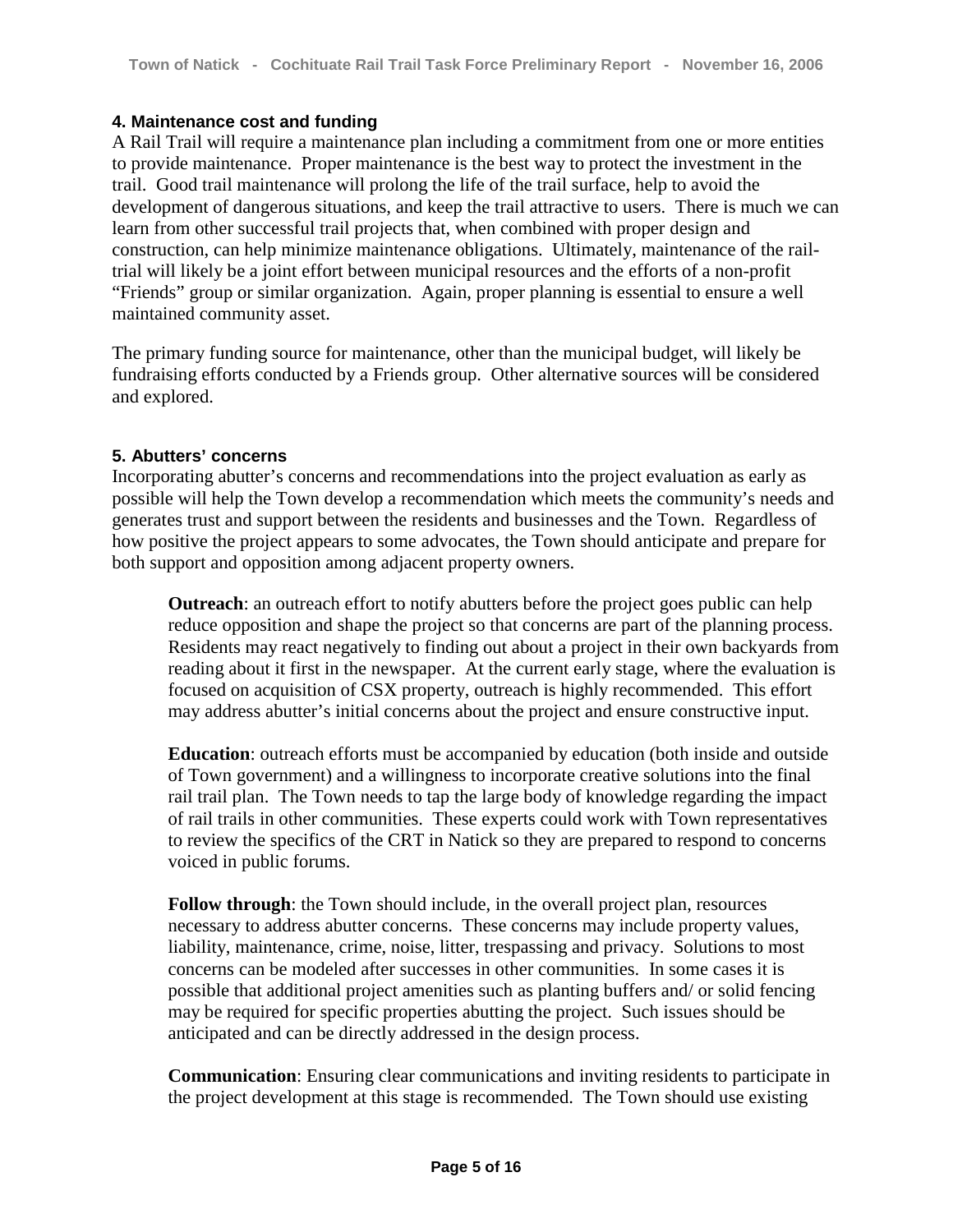tools, or provide new tools necessary to keep neighbors and others informed and engaged.

These tools might include:

- A local newsletter to keep residents informed of progress and meetings. The newsletter mailings could be made to all residents within a selected "buffer zone" around the ROW as well as those residents who request to be on the mailing list.
- A website where project updates are posted as well as responses to frequently asked questions and links to useful web sites on rail trails (links to/from http://natickma.gov/ or http://www.crtrail.org/
- Utilize local media to advertise public meetings and workshops. A workshop focused on identifying issues of priority concern about the project is recommended.
- Plan a trail tour for abutters.
- An information kit for face-to-face meetings with property owners to address possible concerns.
- Multiple channels to obtain input from residents and businesses, so that concerns are documented and addressed.

#### **6. Recreational and health considerations**

The Task Force identifies several benefits to recreation and health in the development of a Rail Trail:

#### **New Recreation Facility**

The CRT would offer many recreational activities, including walking, jogging, cycling, walking with baby strollers, inline and roller skating (if paved), fishing, bird watching, enjoying natural scenery, and in winter if it is not plowed, cross country skiing and snowshoeing. Incidental to these other activities, talking to neighbors is also a common activity on rail trails through populated activities; many trails have boosted the "sense of community." The CRT would also have value as designated Open Space for the Town.

#### **Improved Access to Existing Recreation Facilities**

The CRT would provide access to a number of existing recreational facilities in Natick, including Cochituate State Park, Camp Arrowhead, Navy Yard Field, Anniballi (Pegan Cove) Park, and Sons of Italy Hall. The trail offers several possibilities for small parks that would be reached only via the trail, although they are not expected to be part of the original trail project. In addition, with an increase in non-motorized visitors, the State Park (and other parks adjoining the Trail) can serve more people without an increase in motor traffic and parking space. The trail would also connect Natick to recreational facilities in Framingham and Wayland.

#### **Alternative means of Access**

The trail would provide easy and safe transit through congested parts of Natick by bicycle and other means, not only to residents living near the trail, but also to those living, working or shopping in the vicinity. The Rail Trail would also promote access to Cochituate State Park,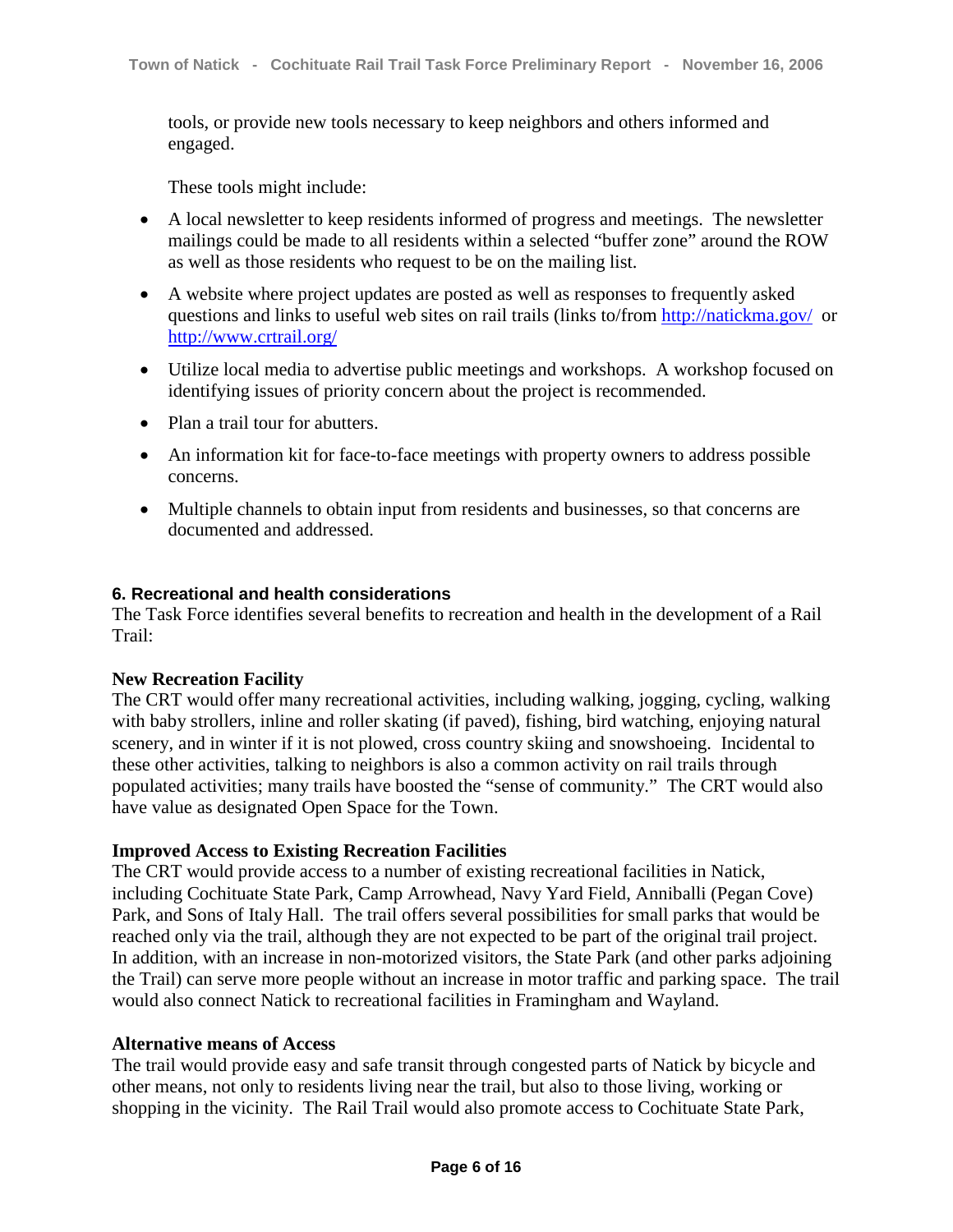which is one of the most difficult spots in Natick to reach by bicycle because of the heavy traffic on Routes 30, 27, 9 and Speen Street.

#### **Health and Wellness Benefits**

America, including Natick, is experiencing a health crisis of overweight and obese children and adults, leading to diabetes, heart disease and many other issues. Increased physical activity is one of the key steps to address the crisis. A study of the Minuteman Rail Trail in Arlington, a town with many similarities to Natick, showed that presence of the trail substantially increased the activity level of those living or working in proximity to the trail. It is likely that people in large portions of Natick would feel that they lived near the trail. Given the number and quality of destinations along the trail, the potential attractiveness of the corridor, the population density near the trail, and its direct route between Natick Center and the commuter rail to the Mall, the State Park, and Saxonville, this trail is likely to be heavily used, with the consequent health benefits of a more active lifestyle.

#### **7. Transportation and economic considerations**

A Rail Trail may provide transportation and economic benefits to Natick and the surrounding area. The Task Force proposes the following outline to quantify these benefits. More sophisticated analyses will likely be required to better gauge the effect of the CRT.

#### **Transportation**

- A. Identify points of interest
	- Recreational
	- Places of Employment
	- Shopping/Commerce
	- Commuting
- B. Identify users
	- In town
	- Commuting
	- Recreational
- C. Identify Safety and Flow areas of concern
	- Improved Bicycle/Pedestrian flow along Route 27 (North Main Street)
	- Route 9/27 intersection
	- Route 9/Speen Street intersection
	- Speen Street/Natick Mall area
	- Other
- D. Identify miscellaneous transportation issues
	- Identify potential points of access, including parking
	- Possible multi-use, light rail, mass transit, shuttle and bicycle
	- Quantify effect on local traffic
	- Other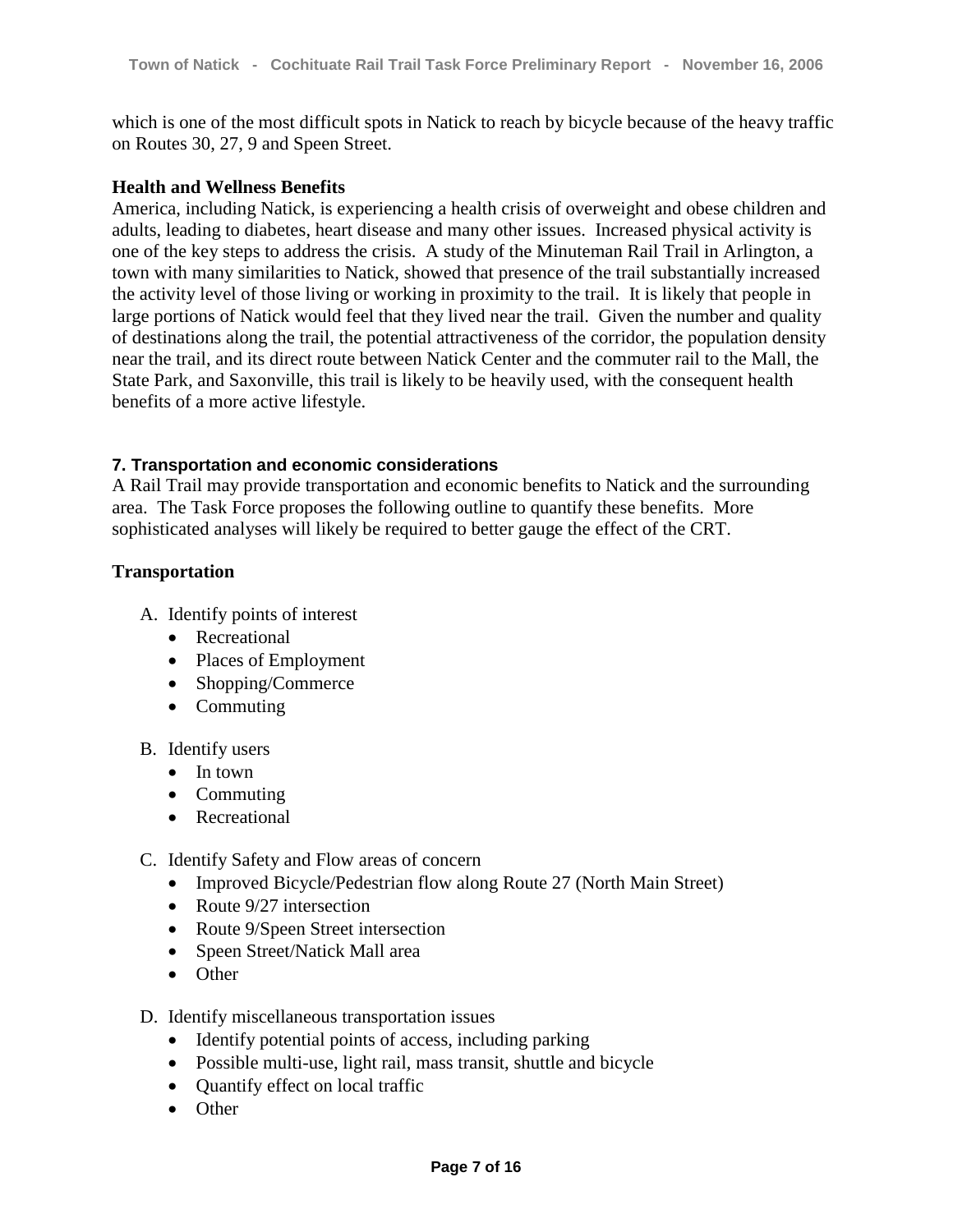## **Economic**

- A. Existing Commerce
	- Increased sales and values from result of new/increased traffic through Natick Center, Route 9 and Speen
	- Expanded services to serve new traffic (food/beverage, bike and sporting goods stores, etc.)
	- New Commerce
	- New businesses to accommodate and serve trail traffic
		- o Bicycle sales/service/rental
		- o Additional retail services
	- Access to public transit may open up new job opportunities, providing better access to Boston Scientific, TJX, MathWorks, Natick Mall, etc.
	- Ouality of life asset
		- o lure relocating companies
		- o retain existing companies
- B. Potential to increase property values
- C. Long Term Benefits of Reduced Automobile Usage
	- **Improving personal health/exercise**
	- ! Reducing negative effect of autos on air quality

#### **8. Public Works and Utilities**

Based on preliminary discussions with the Department of Public Works, the ROW may be of use to the Town as a conduit for drainage and other services and utilities. These benefits may be achieved through acquisition, or through negotiations with future owners should the Town not acquire the ROW. Potential uses of the ROW include the following:

- Under the rail bed are several existing cross drainage culverts that would become the property and responsibility of the Town. Owning the ROW would allow the Town greater access to them in the event that they need to be repaired and or replaced. For example, the drain cross culvert in the Willow and Mechanic Street area is partially collapsed, and thus a cause of some drainage issues. There will be a cost associated with repairing and maintaining it, and presumably the other culverts in the ROW, but there would be a benefit in having greater access to them to effectuate improvements in areas of town plagued by drainage problems.
- The Town has recently expanded the capacity of the existing Springvale Water Treatment plant on Route 9. A water main has been installed under the track and connects to the treatment center at the end of Bacon Street. Owning the ROW would afford the DPW better vehicle access to the treatment plant from the end of Bacon Street.
- The ROW has potential value as a conduit for utilities such as drainage, fiber optics, communications, etc.

The Task Force plans to continue to work with the DPW as the project proceeds.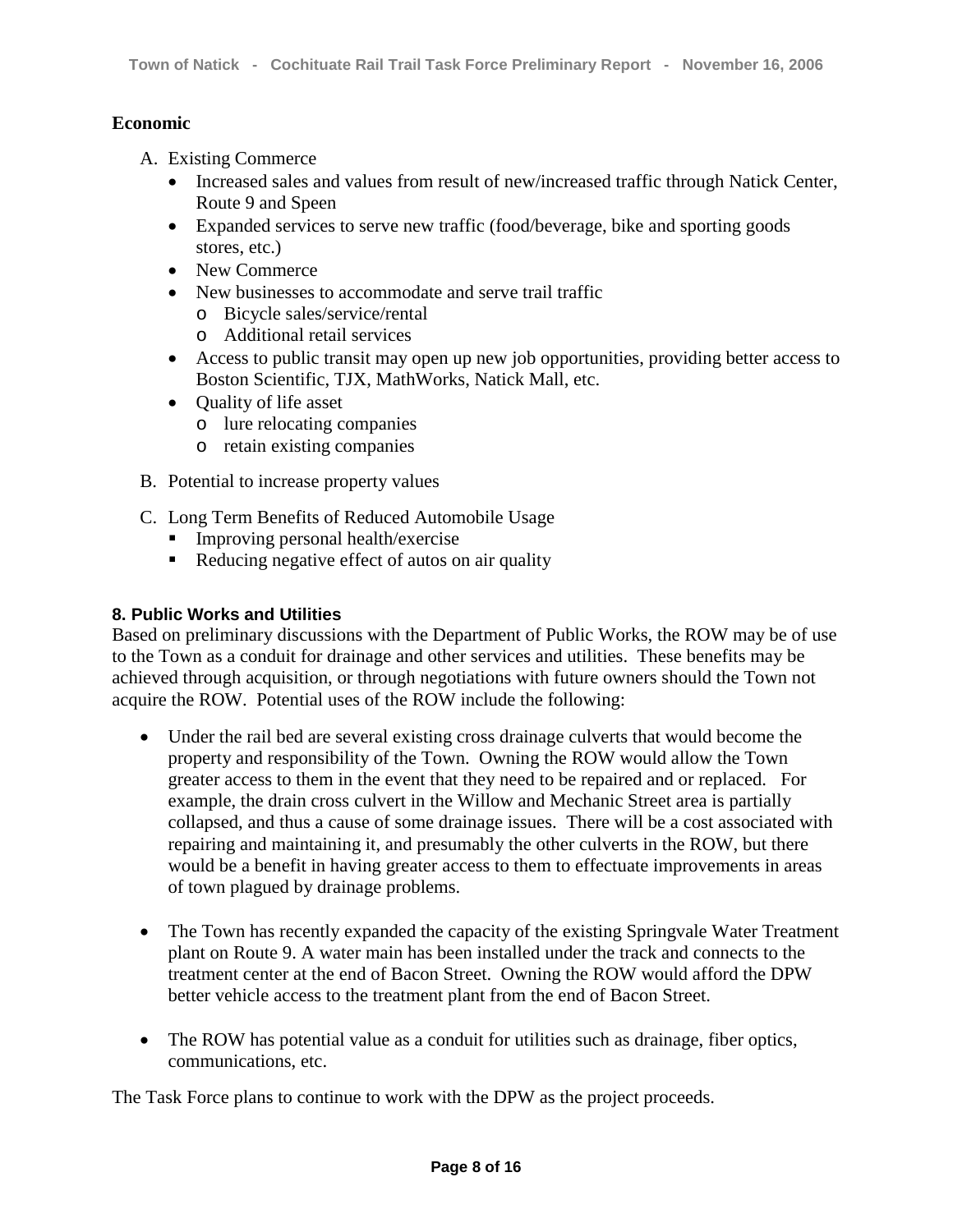## **9. Public Safety**

The Town should prepare a security plan for a Rail Trail that draws on our internal expertise and the experience of other communities, as well as a review of the extensive literature and studies on the subject. (Appendix B details several information resources.) In particular, the Task Force has identified a number of potential public safety issues, including:

- passage near water
- trail access points needed for emergency/rescue
- use of motorized vehicles
- shared use issues
- crime against persons and property
- issues presented by the Route 9 bridge
- connection to the Mall

Other rail-trail communities have considered and/or used a number of measures to serve the public safety interest, including:

## • **Policing**

- o self policing by CRT users and/or members of a volunteer patrol
- o maintaining regular police patrols by Natick's bicycle patrol units
- o providing suitable access points for emergency vehicles

## • **Infrastructure**

- o providing police, fire, and rescue with maps
- o installing mile markers and maps to determine/report location
- o installing and maintaining emergency phones or 911 call boxes
- o providing bike racks at key sites that allow for both frame/wheels to be locked

#### • **Rules & Regulations**

- o developing CRT rules and regulations (hours of use, speed limit, keep to the right except when passing, travel no more than two abreast, etc.)
- o clearly posting CRT rules and regulations

#### • **Operations & Maintenance**

- o regular trimming of vegetation to minimize hidden areas
- o holding programmed uses and events

The Natick section of the CRT is somewhat unique in that it will pass through a number of different "zones" on its short run from downtown Natick to the Framingham line. The southern section will pass through downtown and commercial areas, after which the trail will enter through residential sections until crossing Route 9. From there, the trail passes through the State Park, over and next to the Lake, with some adjoining industrial and retail areas, including the Natick Mall. Each of these segments presents its own public safety issues that will need to be further analyzed; continued involvement with public safety departments is planned.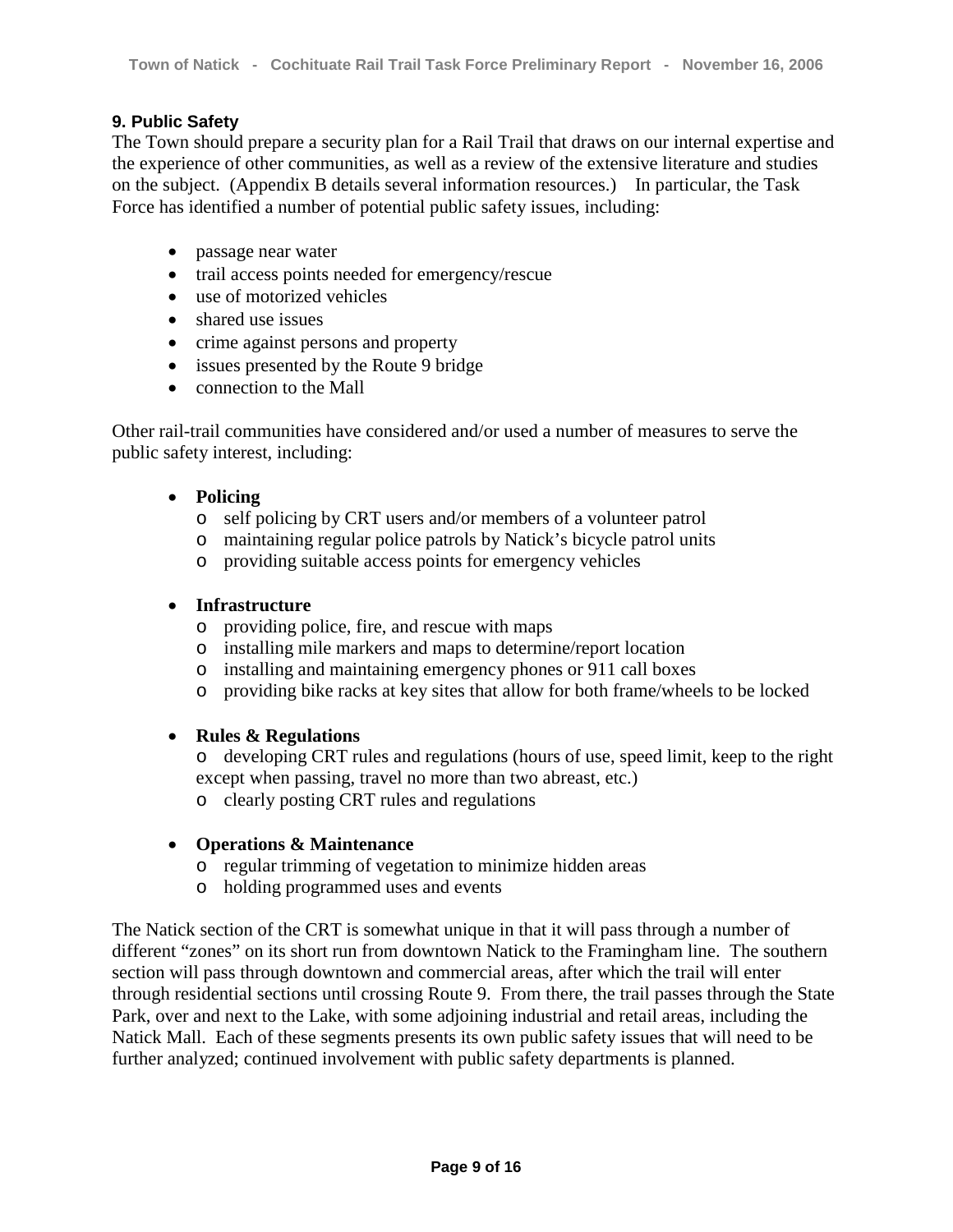Residents of the neighborhoods that will be close to trail access (whether formal or otherwise) will likely have particular concerns about the increase in foot traffic on the trail and what it will mean in terms of safety. Abutters' concerns are addressed elsewhere in this report, but it is acknowledged that public safety will be a major issue for discussion. The Task Force notes that the Rails to Trails Conservancy (RTC) conducted an extensive survey on the safety of rail trails in 1997. The RTC found that good design and maintenance of the trail can go a long way to improving trail safety. It will be essential to draw upon the experience of other communities to ensure a safe and enjoyable environment for trail users, abutters and the community.

## **10. Regional Rail Trail projects**

A number of Rail Trail projects are in development to complement those that have been in Massachusetts for many years. At the State level, the Department of Conservation and Recreation is designing and constructing various projects, and is working with local initiatives. Other agencies and organizations involved with Rail Trails are the Metropolitan Area Planning Council (MAPC), the Central Transportation Planning Staff, the MBTA, Rails-To-Trails Conservancy, MassBike, WalkBoston and others.

Regional project status (partial listing):

## **Cochituate Rail Trail** (Framingham section)

- Design work is underway, and lease agreements are nearly completed with MassPike and MBTA. Some of the CRT in Framingham should be open by Summer 2007.
- The U.S. National Park Service recently rejected a Framingham grant application, noting that it was deserving but that funds didn't permit funding all projects, and regional projects get preference. A combined Natick/Framingham project may qualify.

#### **Bruce Freeman Rail Trail** (in Framingham and Sudbury)

• Making headway, but the southern section is in negotiations with CSX. This may be an opportunity for coordination with Natick.

#### **Minuteman Bikeway**

• Major resource from Arlington through Lexington to Bedford, with early success and heavily used. (According to the Rails to Trails Conservancy, this is the  $2<sup>nd</sup>$  most heavily used rail trail in America, drawing over 2 million users per year).

#### **Assabet River Rail Trail**

• Has opened first sections in Hudson and Marlborough, including a tunnel.

## **National Park Service's Battle Road Trail**

• Has added a tunnel in Lincoln.

#### **Cape Cod Rail Trail**

• Completing major reconstruction, after many years of service.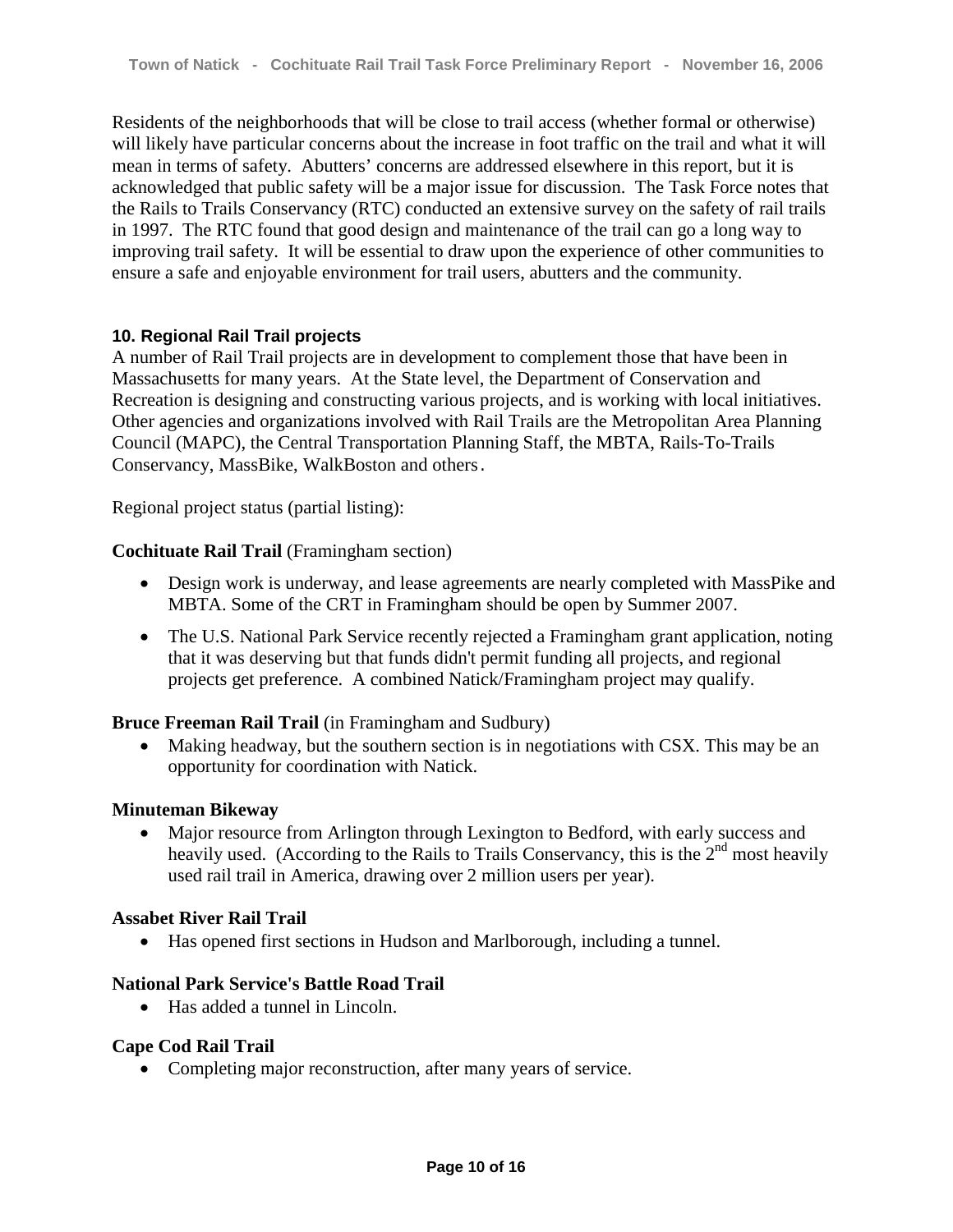## **Upper Charles River Trail**

• The trail would be about 24 miles long and, if fully developed as presently envisioned, will run from Ashland, through Sherborn, Holliston, Milford and Hopkinton before circling back to Ashland. A 3 mile paved section has been completed in Milford and a 2 mile section in Holliston has received state funding.

## **IV. Next steps**

Subject to the approval of the Board of Selectmen, the Task Force plans to undertake the following steps and provide regular updates:

- **1.** Acquisition/construction
	- Internal meetings
	- Develop timetable
	- Appraisal
	- Funding opportunities
	- Legislation
	- CSX meetings
- **2.** Communication and abutter input
	- Page on Town Web site
	- Define and identify abutters
	- Mailing
	- Hearings and meetings
- **3.** Planning and Design
	- Preliminary design concept
- **4.** Master Document
	- Comprehensive project resource addressing all project elements
- **5.** Regional and intergovernmental coordination
	- Framingham CRT
	- Metropolitan Area Planning Council/MetroWest Growth Management
	- State agencies (EOT, DCR)
	- Ownership/maintenance of infrastructure and assets
- **6.** Preliminary development of a Security Plan
- **7.** Suggest creation of an independent organization for funding and public participation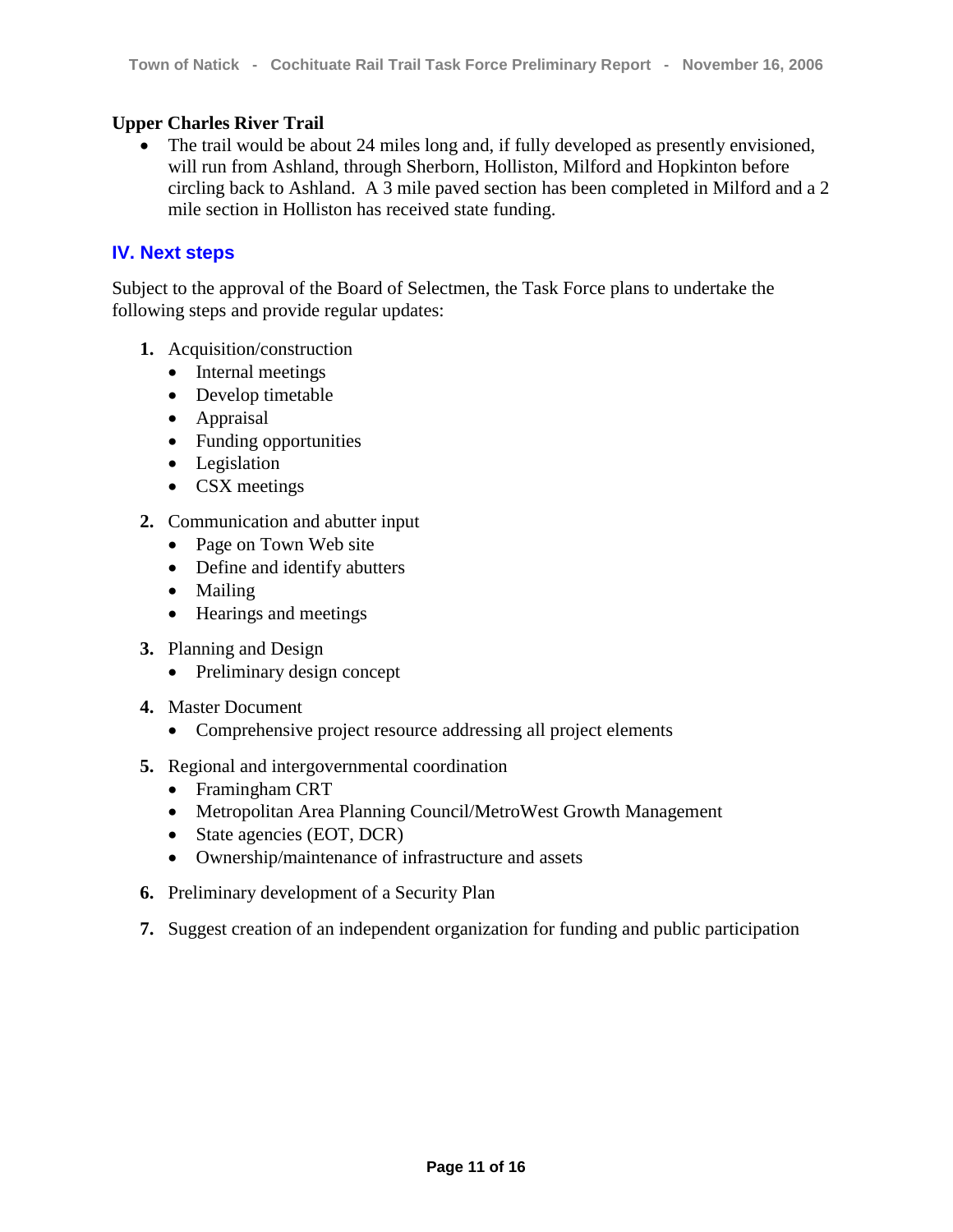# **V. Appendices**

- A. Funding Resources
- B. Information Resources
- C. Timetable
- D. Map

## **A. Funding Resources**

It should be noted that many of these funding opportunities are highly competitive, with far more deserving applications than can typically be accommodated with limited funds. Also, applications for some funding methods (most notably the Transportation Improvement Program) can take years to achieve full funding. Nonetheless, a significant number of potential funding sources have been identified, and the Task Force continues to explore additional opportunities.

# **ACQUISITION**

- 1) Office for Commonwealth Development/Executive Office of Transportation
	- a) Transit Oriented Development Infrastructure and Housing Support Program
		- i) Maximum of  $$500,000<sup>1</sup>$
		- ii) no local match required
		- iii) Applications due each September
- 2) Transportation Improvement Program (TIP) via the Metropolitan Planning Organization (MPO)
	- a) Congestion Mitigation and Air Quality Program
	- b) Transportation Enhancements Program
	- c) For both programs:
		- i) The MPO conducts outreach each December/January to communities to identify potential projects
		- ii) Projects must be initiated through the appropriate Mass Highway District office
		- iii) Project Information Forms must be completed
		- iv) After extensive public process, the TIP is released each August
		- v) Achieving funding through the TIP process is often a multi-year effort but may result in substantial funding allocations
- 3) Executive Office of Environmental Affairs/Division of Conservation Services
	- a) Self-Help/Urban Self-Help

 $\overline{a}$ 

- i) Grant application deadline each August
- ii) Special appraisal standards for acquisition projects
- iii) 56% reimbursement rate with maximum awards typically in the range of \$500,000
- b) Federal Land and Water Conservation Fund
	- i) Deadline appears to be around October (unclear from website)
	- ii) Acquired land becomes protected under Article 97 AND federal regulations
	- iii) Maximum of 50% of total project cost

<sup>&</sup>lt;sup>1</sup> Up to \$2.5 million for any combination of housing, pedestrian, bicycle, or parking facilities. Maximum individual project award limits apply. (\$2 million for parking, \$2 million for housing)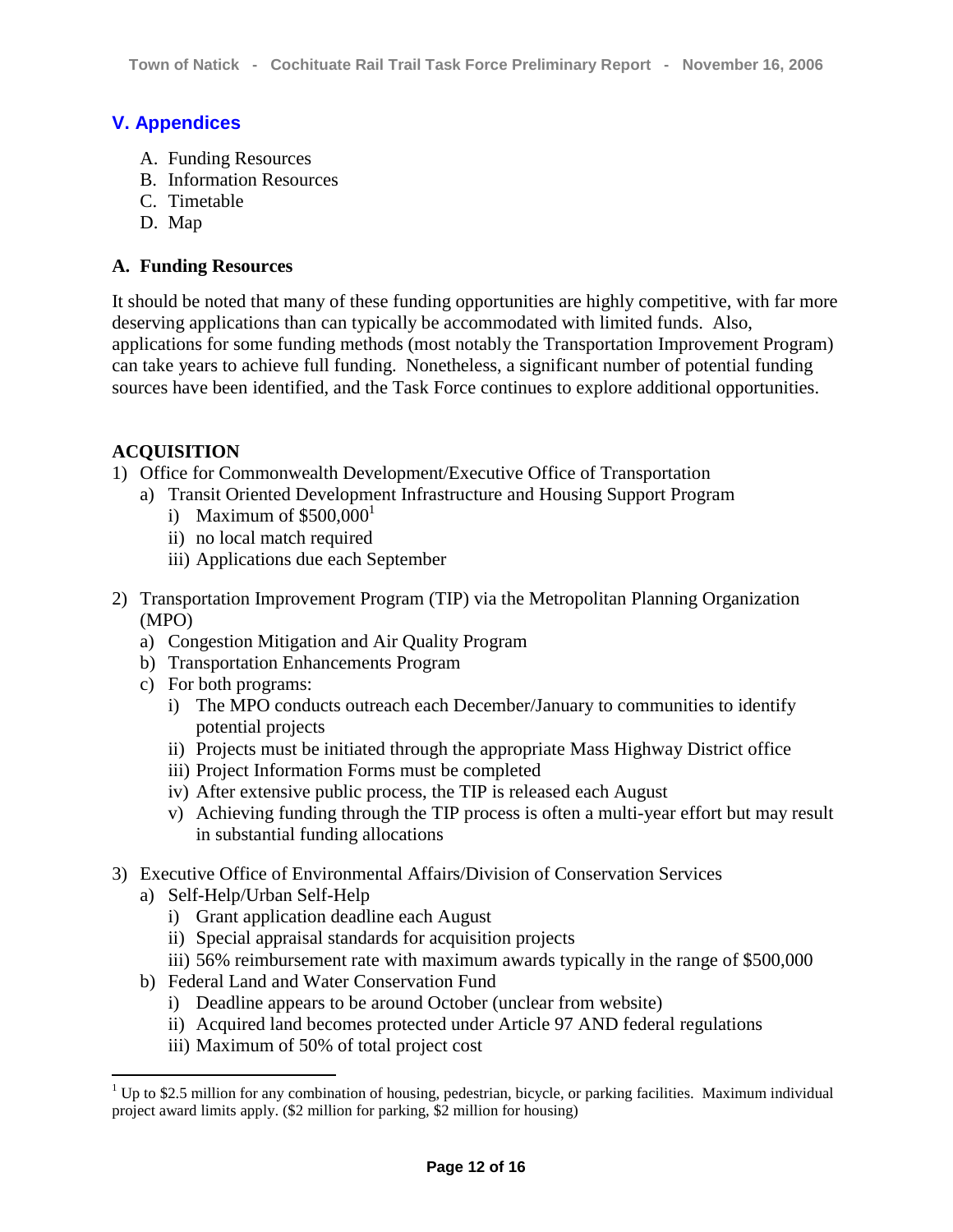## **PRELIMINARY DESIGN**

- 4) Office for Commonwealth Development/Executive Office of Transportation
	- a) Transit Oriented Development Preliminary Design of Pedestrian Improvements and Bicycle Facilities
		- i) Maximum of \$50,000
		- ii) 10% local match required
		- iii) Applications due each September
- 5) State Transportation Planning Process via the Metropolitan Planning Organization (MPO)
	- a) Unified Planning Work Program
		- i) Funding for planning of transportation projects; a practical first step in getting a project advanced on the state Transportation Improvement Program
		- ii) Annually updated with public comment period ending each August
		- iii) No local match required

# **CONSTRUCTION PLANS AND SPECIFICATIONS**

- 6) Office for Commonwealth Development/Executive Office of Transportation
	- a) Transit Oriented Development Infrastructure and Housing Support Program
		- i) Maximum of  $$500,000<sup>1</sup>$
		- ii) no local match required
		- iii) Applications due each September
- 7) Transportation Improvement Program (TIP) via the Metropolitan Planning Organization (MPO)
	- a) Transportation Enhancements Program
		- i) The MPO conducts outreach each December/January to communities to identify potential projects
		- ii) Projects must be initiated through the appropriate Mass Highway District office
		- iii) Project Information Forms must be completed
		- iv) After extensive public process, the TIP is released each August
		- v) Achieving funding through the TIP process is often a multi-year effort but may result in substantial funding allocations

#### **CONSTRUCTION**

- 8) Office for Commonwealth Development/Executive Office of Transportation
	- a) Transit Oriented Development Infrastructure and Housing Support Program
		- i) Maximum of  $$500,000<sup>1</sup>$
		- ii) no local match required
		- iii) Applications due each September
- 9) Transportation Improvement Program (TIP) via the Metropolitan Planning Organization (MPO)
	- a) Transportation Enhancements Program
		- i) The MPO conducts outreach each December/January to communities to identify potential projects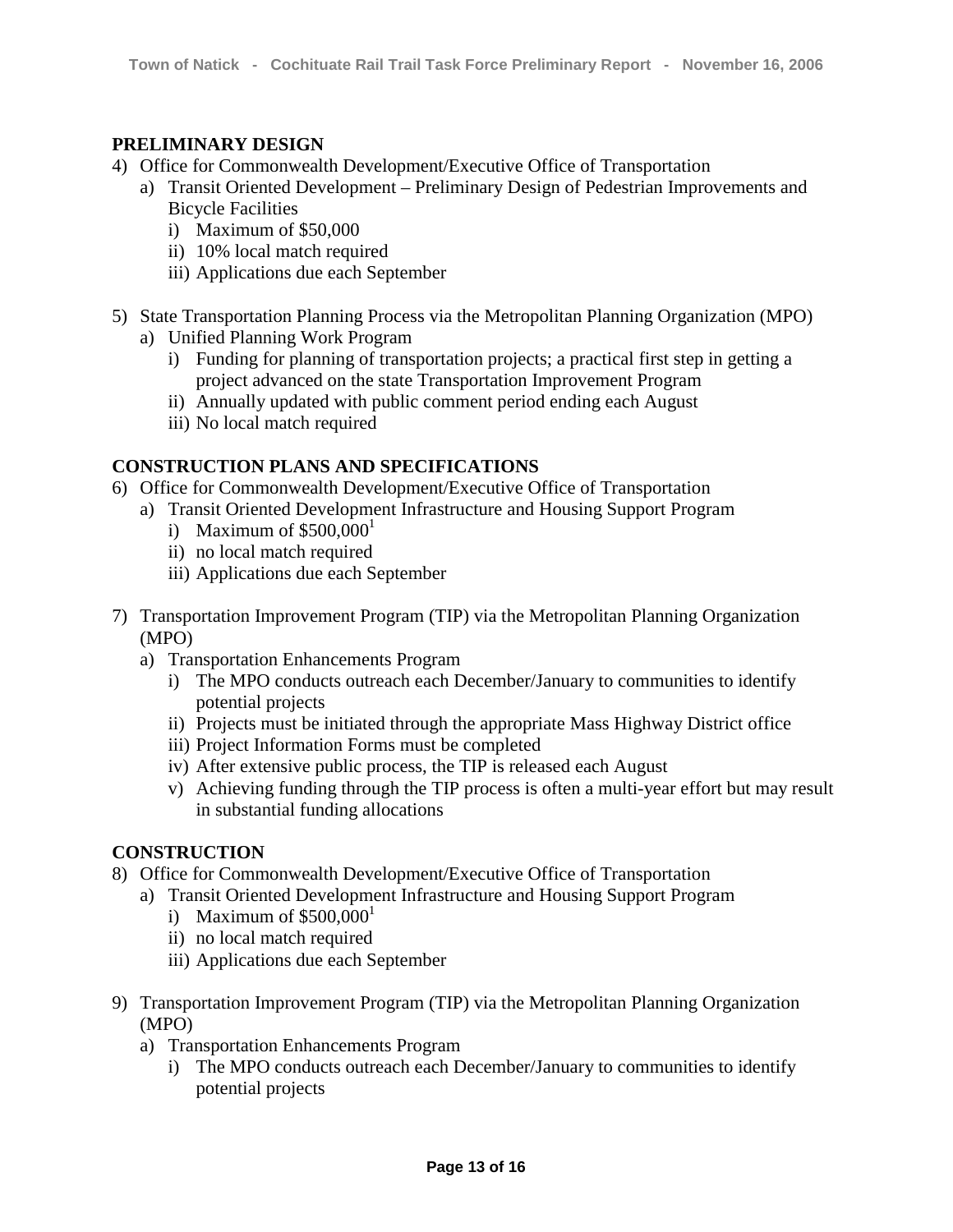- ii) Projects must be initiated through the appropriate Mass Highway District office
- iii) Project Information Forms must be completed
- iv) After extensive public process, the TIP is released each August
- v) Achieving funding through the TIP process is often a multi-year effort but may result in substantial funding allocations

10) Executive Office of Environmental Affairs/Division of Conservation Services

- a) Self-Help/Urban Self-Help
	- i) Grant application deadline each August
	- ii) Special appraisal standards for acquisition projects
	- iii) 56% reimbursement rate with maximum awards typically in the range of \$500,000
- b) Federal Land and Water Conservation Fund
	- i) Deadline appears to be around October (unclear from website)
	- ii) Acquired land becomes protected under Article 97 AND federal regulations
	- iii) Maximum of 50% of total project cost

## **ADDITIONAL RESOURCES FOR VARIOUS TASKS**

- 1) Local funds
	- i) \$500,000 allocation for rail-trail project
	- ii) Open Space/Conservation Fund
	- iii) Local development fees
	- iv) Community Preservation Act
- 2) Legislative appropriations
	- i) State Transportation Bond Bill via special legislation
	- ii) Chapter 90 funds
- 3) Fundraising efforts (e.g. non-profit "Friends" group), private donations
- 4) Other interim or permanent funding sources
	- i) Trust for Public Lands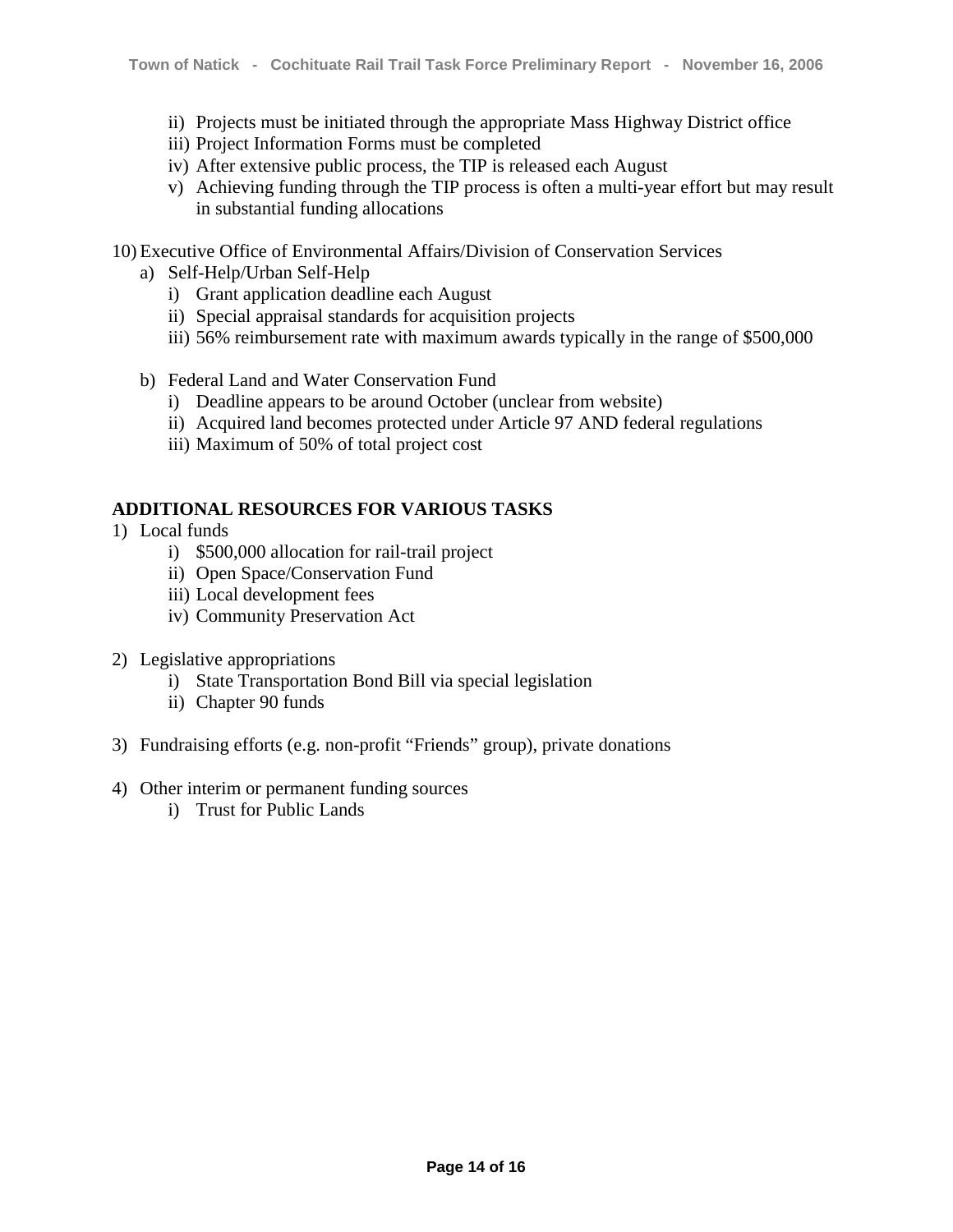## **B. Information Resources**

- 1) American Trails www.americantrails.org
- 2) Assabet River Rail Trail http://www.arrtinc.org Michelle Ciccolo, Asst Town Administrator, Hudson; mciccolo@townofhudson.org
- 3) Bikes Belong (provides grants of up to \$10,000 for facility, capacity, and education projects). http://bikesbelong.org
- 4) Bruce Freeman Rail Trail http://brucefreemanrailtrail.org
- 5) CRT web page by A. Richard Miller www.millermicro.com/crt.html
- 6) DCR Planning (Dan Driscoll, Danny O'Brien, Andy Backman, Priscilla Geigas)
- 7) DCR/Cochituate State Park (John Dwinell, Park Supervisor; Susan Hamilton, Regional Director)
- 8) Framingham Cochituate Rail Trail Committee www.crtrail.org Mark Lamkin, Chair
- 9) League of American Bicyclists www.bikeleague.org
- 10) Mass Bicycle Coalition www.massbike.org David Watson, Executive Director
- 11) Mass Highway http://www.mhd.state.ma.us Josh Lehman, Ken Miller, MHD Region 3
- 12) MAPC Pedestrian and Bicycle Access http://www.mapc.org Scott Walker, Barbara Lucas
- 13) MWGMC Transportation Task Force http://metrowestgrowth.org John Stasik
- 14) National Association of Reversionary Property Owners http://home.earthlink.net/~dick156/
- 15) National Rail to Trail Conservancy www.railstrails.org; local contact Betsy Goodrich
- 16) Northeast Greenway Solutions http://www.greenwaysolutions.org Craig Della Penna
- 17) Trust for Public Land www.tpl.org Craig MacDonnell
- 18) U.S. National Park Service (Art on Trails Grant Program)
- 19) Walk Boston! www.walkboston.org Ann Hershfang, Wendy Landman

#### **C. Draft Timetable**

The timetable is dependent on the success of negotiations with CSX. This is a preliminary timetable, subject to revision.

- 2006/2007: Acquisition/Negotiations
- 2006/2007: Apply for design/acquisition/construction funding
- 2007: Preliminary Conceptual Design
- $\bullet$  2006/2007: Public input
- 2007: Security Plan development